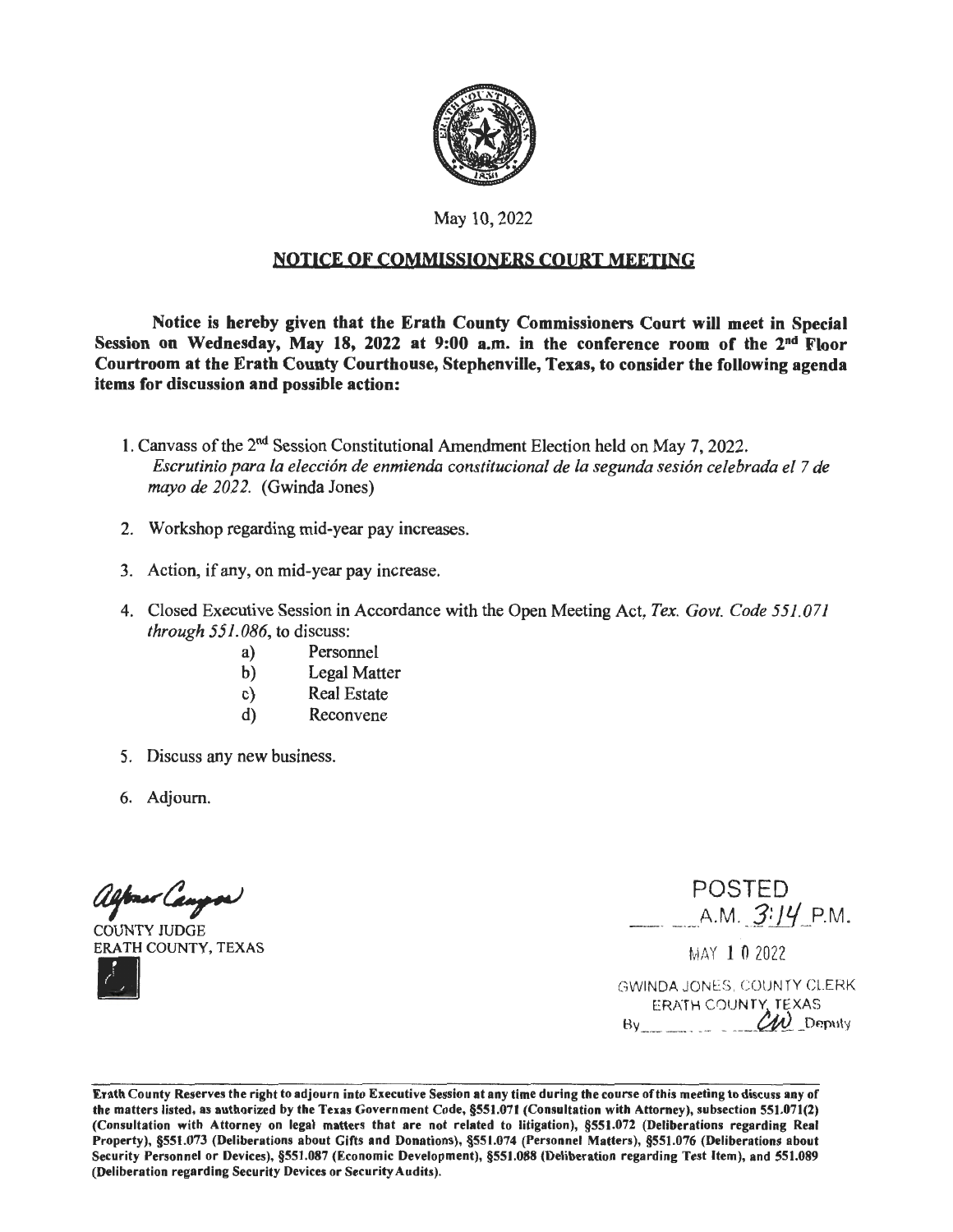#### Commissioner's Court Regular Meeting May 18, 2022 9:00 a.m. Courthouse - County Courtroom

Present: Commissioner Precinct #1 - Dee Stephens - Present Commissioner Precinct #2 - Albert Ray - Present Commissioner Precinct #3 - Joe Brown - Present Commissioner Precinct #4 - Jim Buck - Present County Judge, Alfonso Campos County Clerk, Gwinda Jones Others present in the courtroom: See attached roster

Agenda Item #1 Canvass of the 2nd Session Constitutional Amendment Election held on May 7, 2022. Escrutinio para la elecci6n de enmienda constitucional de la segunda sesi6n celebrada el 7 de mayo de 2022. (Gwinda Jones)

Motion: To approve Canvass of the 2nd Session Constitutional Amendment Election held on May 7, 2022. Made By: Commissioner Ray Second By: Commissioner Stephens Ayes: Stephens X\_ Ray X\_ Brown X\_ Buck X\_ Judge Campos X\_<br>Noes: None Motion Carried Number 2022-134

Motion: To recess 10:21 a.m. Made By: Commissioner Buck Second By: Commissioner Brown Ayes: Stephens X\_ Ray X\_ Brown X\_ Buck X\_ Judge Campos X Noes: None

Motion Carried Number 2022-135

Motion Carried

Number 2022-133

Motion: To reconvene 10:48 a.m. Made By: Commissioner Brown Second By: Commissioner Buck Ayes: Stephens X\_ Ray X\_ Brown X\_ Buck X\_ Judge Campos X Noes: None

Agenda Item #2 Workshop regarding mid-year pay increases

No action taken. Gathering more information regarding cost.

Agenda Item #3 Action, if any, on mid-year pay increase. Pass / No Action

Agenda Item #4 Closed Executive Session in Accordance with the Open Meeting Act, Tex. Govt. Code 551 .071 through 551 .086, to discuss:

- a) Personnel
- b) Legal Matter
- c) Real Estate
- d) Reconvene

Closed Session not needed / Pass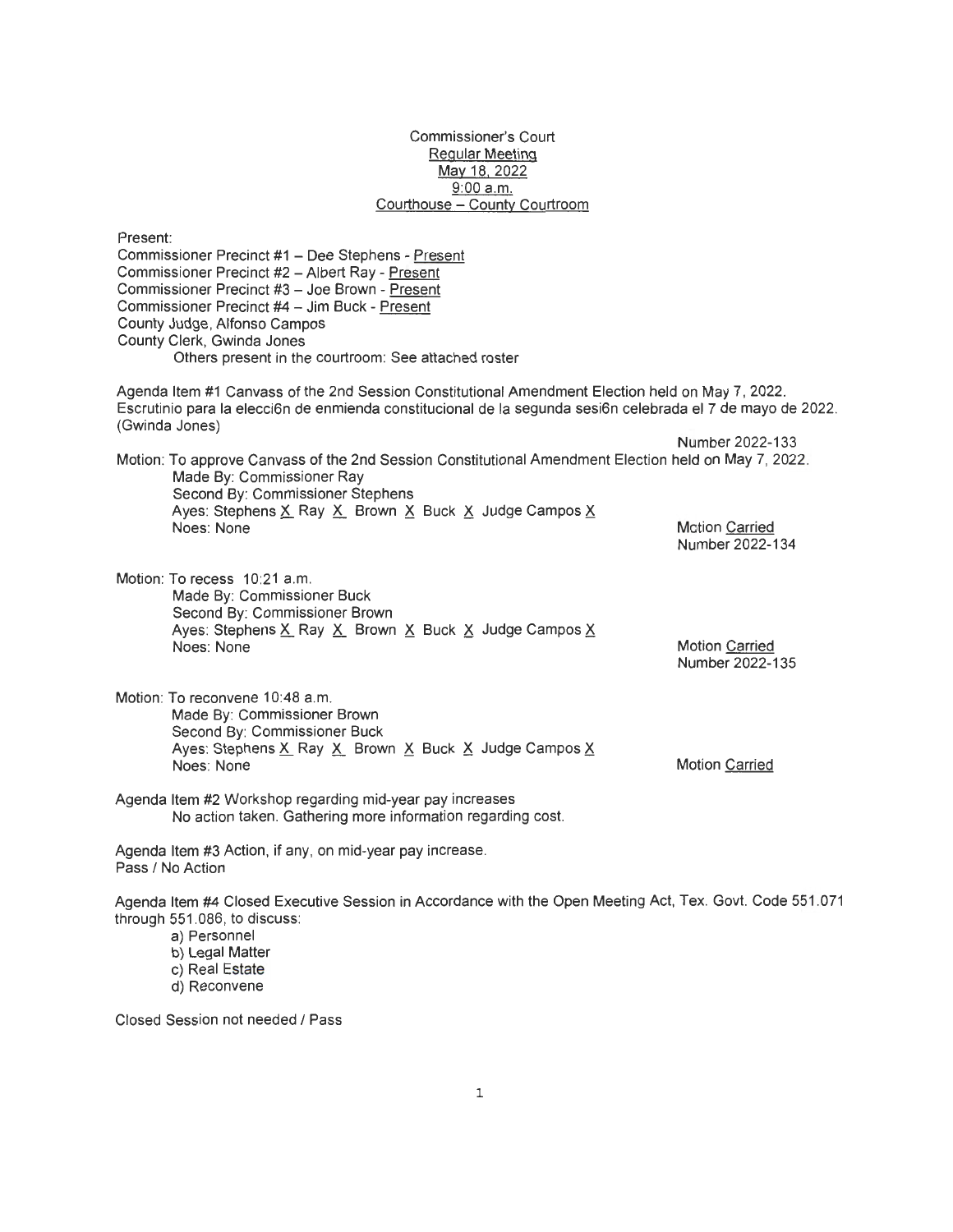Agenda Item #5 Discuss any new business.

• Discussed ARPA fund. Need to create

Agenda Item #6 Adjourn.

Motion To Adjourn: Made By: Commissioner Buck Second By: Commissioner Ray All Ayes Meeting Adjourned At 11 :41 a.m. Motion: 2022-136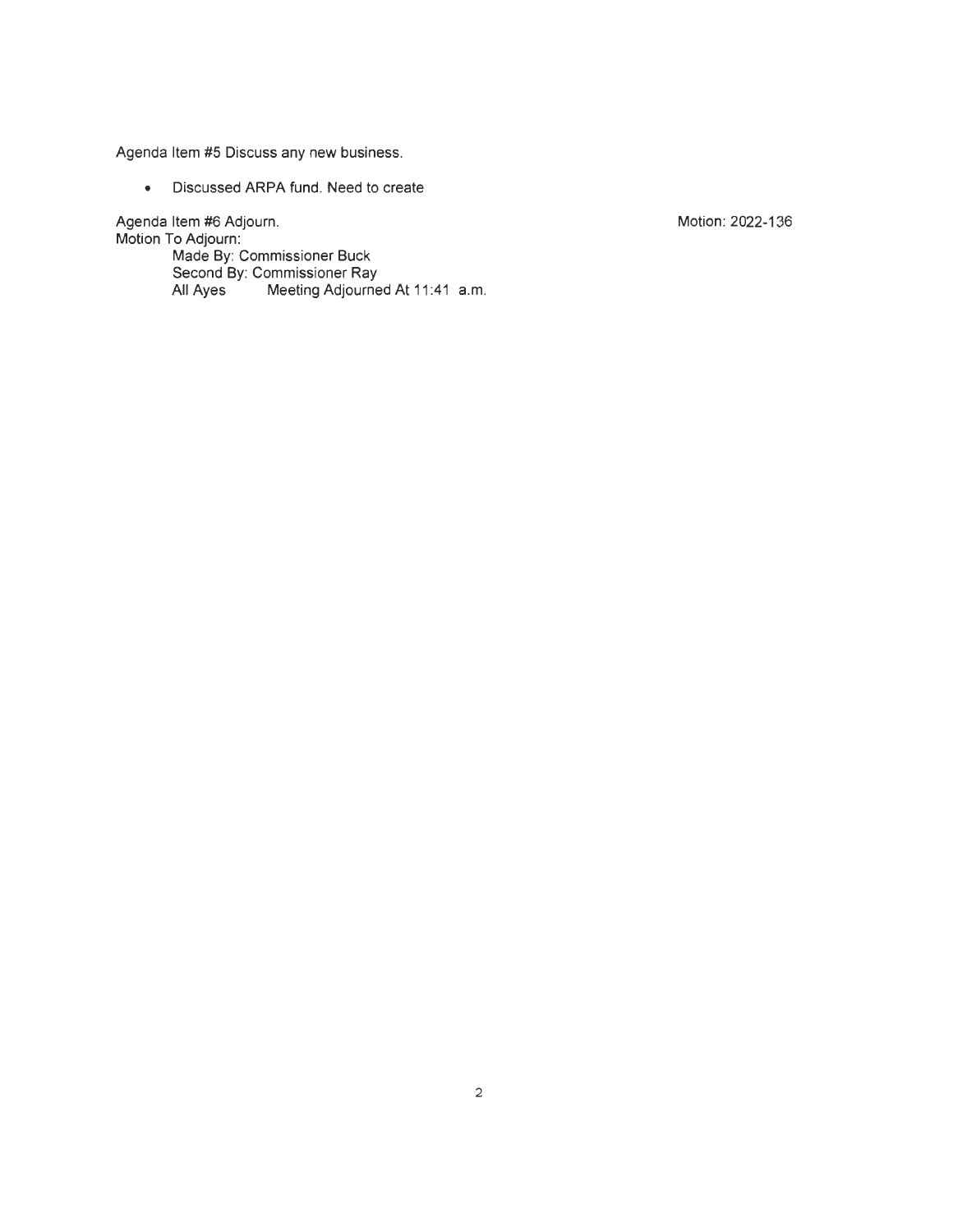### STATE OF TEXAS

### COUNTY OF ERATH

The above and foregoing is a true and complete copy of the minutes taken in my capacity as County Clerk of the Commissioners Court of Erath County, Texas, at the time and place heretofore set forth.

DATED at Stephenville, Texas, this 18th day of May, 2022.

ATIESTED BY:

GWINDA JONES, Erath County Clerk

Swinds Ares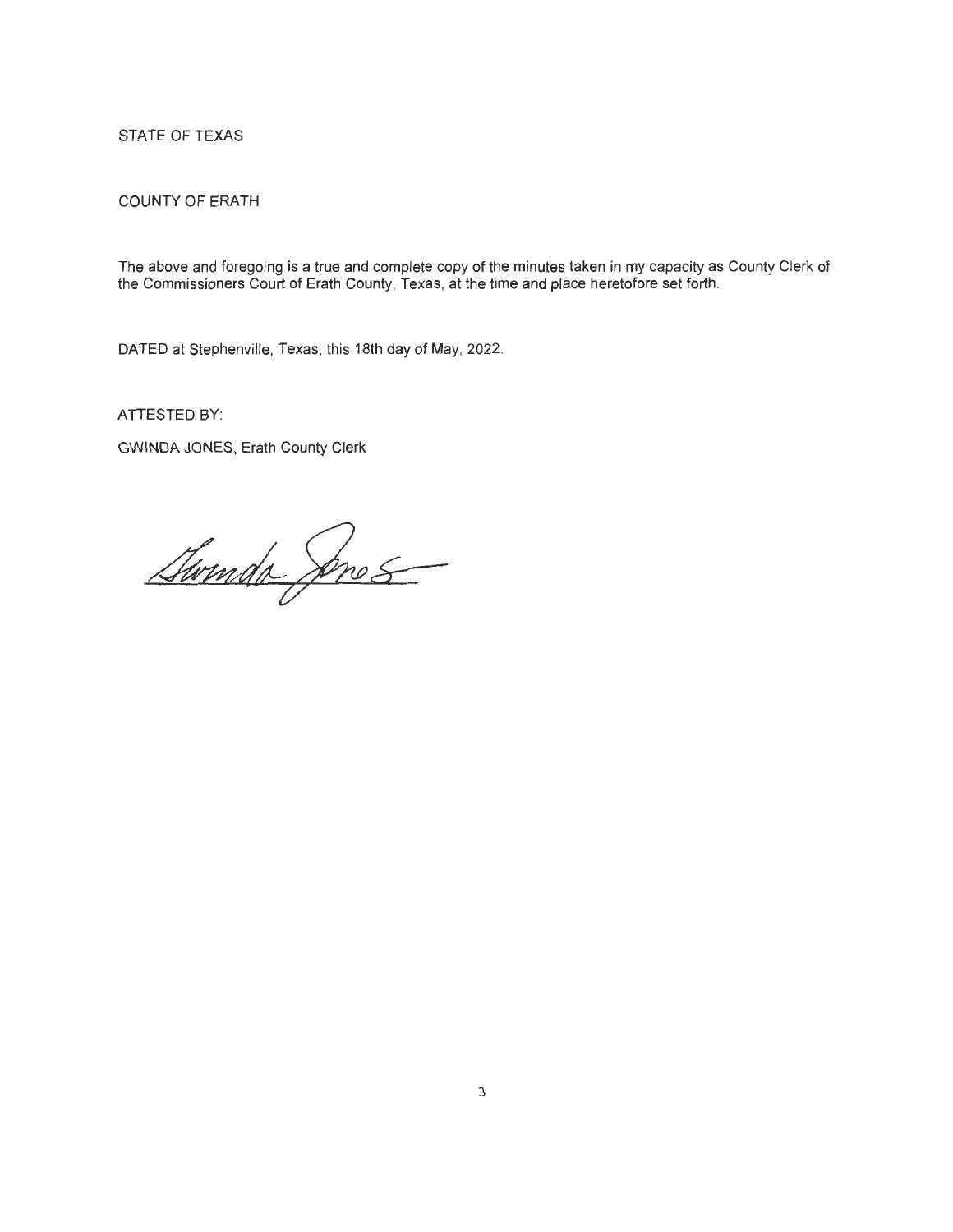# **Summary Results Report 2022 Joint Election May 7, 2022**

### **STATISTICS**

|                                            | <b>TOTAL</b> |     | <b>Absentee Early Voting</b> | Election<br><b>Day</b> |
|--------------------------------------------|--------------|-----|------------------------------|------------------------|
| <b>Election Day Precincts Reporting</b>    | 22 of 22     | 0   | $\bf{0}$                     | 22                     |
| <b>Precincts Partially Reported</b>        | 22 of 22     | 0   | 0                            | 22                     |
| <b>Absentee/ Early Precincts Reporting</b> | 22 of 22     | 20  | 22                           | $\mathbf 0$            |
| <b>Registered Voters - Total</b>           | 24,468       |     |                              |                        |
| <b>Ballots Cast - Total</b>                | 3,864        | 186 | 2,469                        | 1,209                  |
| <b>Ballots Cast - Blank</b>                | 1            | 0   | 0                            |                        |
| Voter Turnout - Total                      | 15.79%       |     |                              |                        |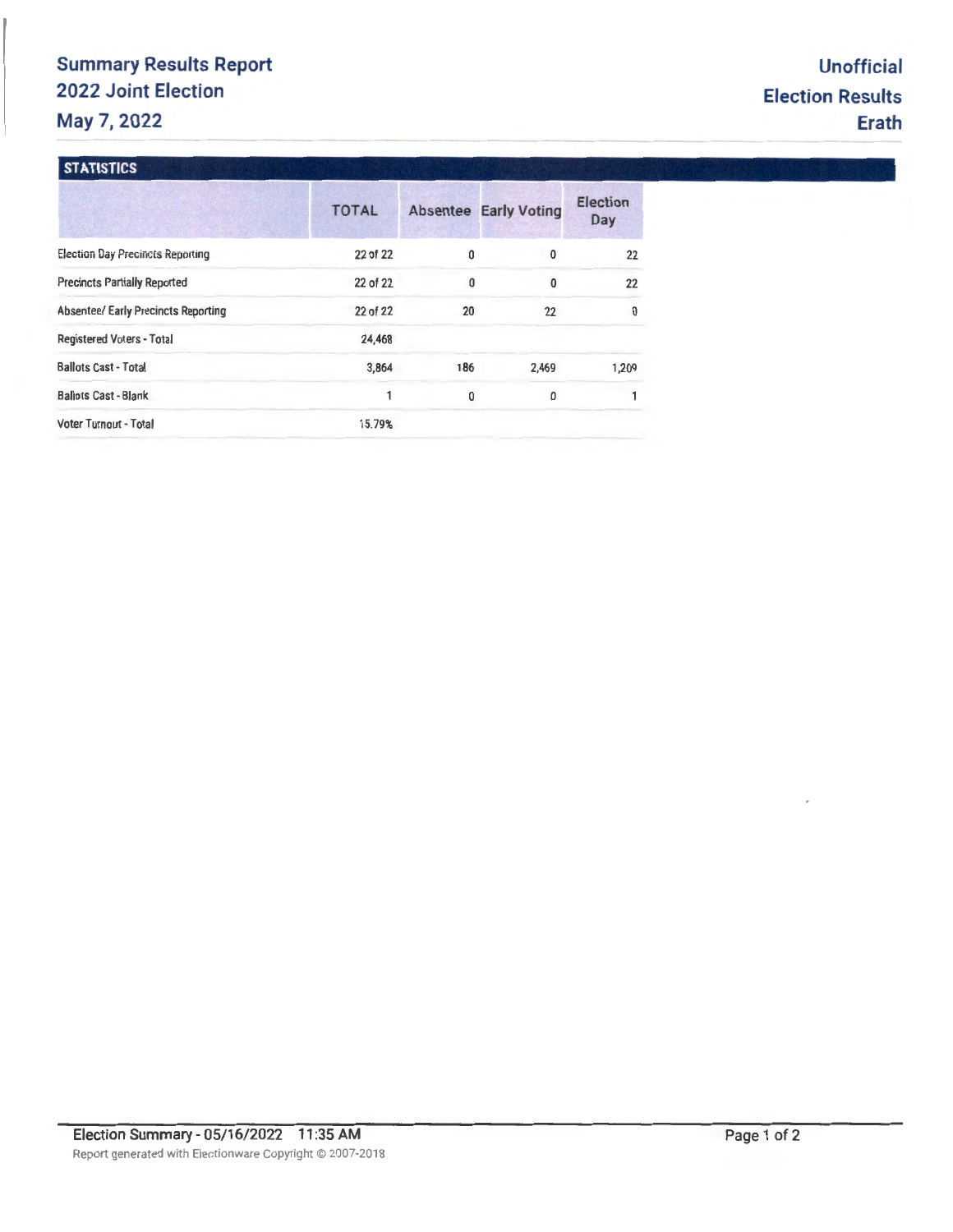### **STATE OF TEXAS PROPOSITION 1**

Vote For 1

|                         | <b>TOTAL</b> | VOTE %  |             | <b>Absentee Early Voting</b> | <b>Election</b><br><b>Day</b> |
|-------------------------|--------------|---------|-------------|------------------------------|-------------------------------|
| For                     | 3,363        | 89.25%  | 154         | 2,159                        | 1,050                         |
| Against                 | 405          | 10.75%  | 26          | 248                          | 131                           |
| <b>Total Votes Cast</b> | 3,768        | 100.00% | 180         | 2,407                        | 1,181                         |
| <b>Overvotes</b>        | 0            |         | $\mathbf 0$ | 0                            | 0                             |
| <b>Undervotes</b>       | 93           |         | 6           | 62                           | 25                            |

# **STATE OF TEXAS PROPOSITION 2**

Vote For 1

| v.                      | <b>TOTAL</b> | VOTE %  |                | <b>Absentee Early Voting</b> | <b>Election</b><br><b>Day</b> |
|-------------------------|--------------|---------|----------------|------------------------------|-------------------------------|
| For                     | 3,338        | 87.77%  | 156            | 2,164                        | 1,018                         |
| Against                 | 465          | 12.23%  | 28             | 269                          | 168                           |
| <b>Total Votes Cast</b> | 3,803        | 100.00% | 184            | 2,433                        | 1,186                         |
| Overvotes               | 0            |         | 0              | 0                            | 0                             |
| <b>Undervotes</b>       | 58           |         | $\overline{2}$ | 36                           | 20                            |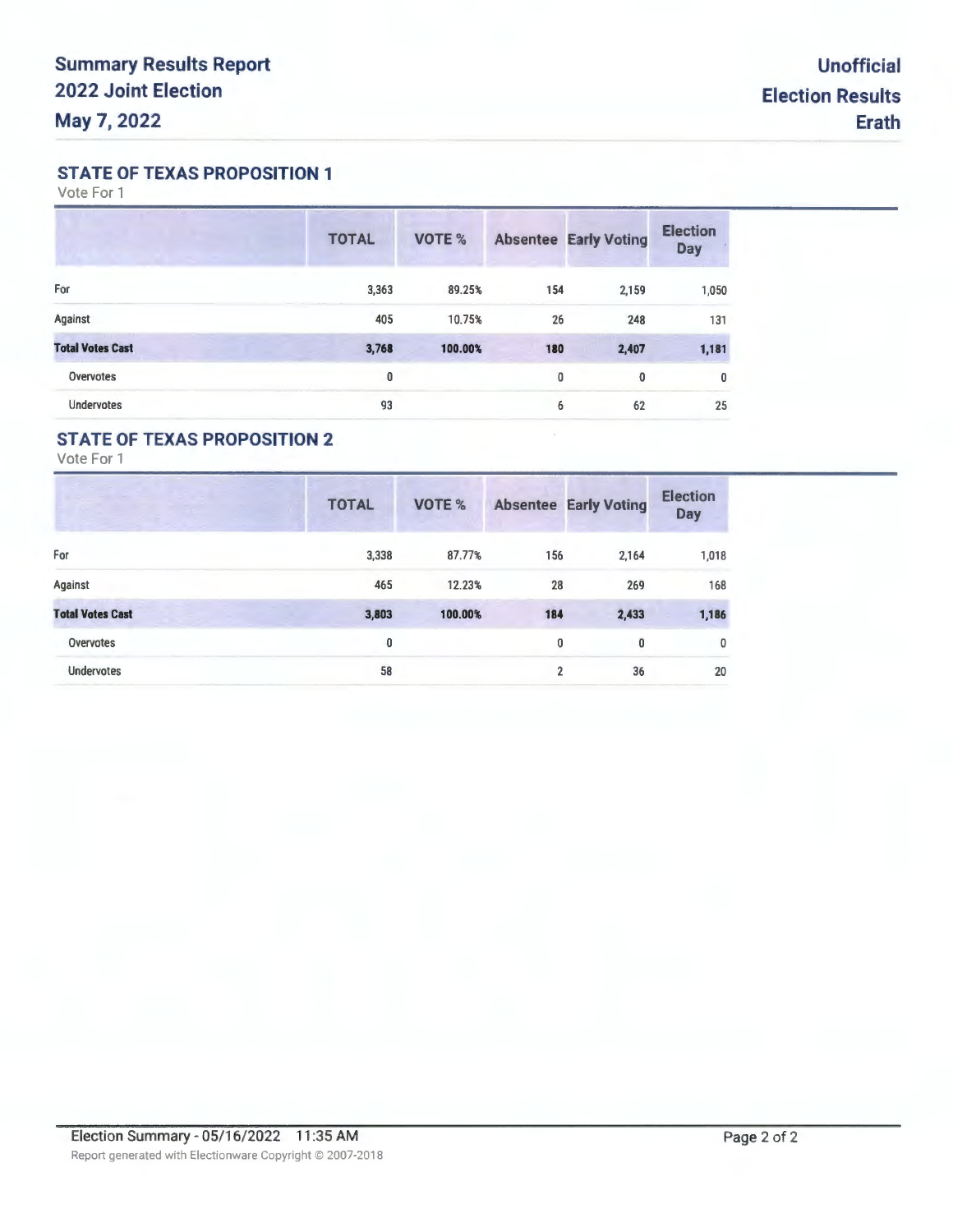# Custom Table Report UNOFFICIAL RESULTS May 7, 2022 Erath

|                        |                              | <b>STATISTICS</b>       |                                  |                        |  |  |  |  |
|------------------------|------------------------------|-------------------------|----------------------------------|------------------------|--|--|--|--|
|                        | Voters - Total<br>Registered | Ballots Cast -<br>Total | Ballots Cast -<br>Ballots Cast - | Voter Turnout<br>Total |  |  |  |  |
| Precinct No. 10        | 1,192                        | 138                     | $\overline{0}$                   | 11.58%                 |  |  |  |  |
| Precinct No. 11        | 646                          | 79                      | 0                                | 12.23%                 |  |  |  |  |
| Precinct No. 12        | 1,242                        | 439                     | $\bf{0}$                         | 35.35%                 |  |  |  |  |
| Precinct No. 18        | 1,936                        | 374                     | 0                                | 19.32%                 |  |  |  |  |
| Precinct No. 19        | 1,497                        | 251                     | $\mathbf{0}$                     | 16.77%                 |  |  |  |  |
| Precinct No. 20        | 1,326                        | 219                     | 0                                | 16.52%                 |  |  |  |  |
| Precinct No. 21        | 1,566                        | 210                     | 0                                | 13.41%                 |  |  |  |  |
| Precinct No. 23        | 614                          | 57                      | 0                                | 9.28%                  |  |  |  |  |
| <b>Precinct No. 24</b> | 1,511                        | 358                     | $\bf{0}$                         | 23.69%                 |  |  |  |  |
| Precinct No. 25        | 804                          | 85                      | O                                | 10.57%                 |  |  |  |  |
| Precinct No. 30        | 670                          | 58                      | $\bf{0}$                         | 8.66%                  |  |  |  |  |
| Precinct No. 31        | 1,315                        | 103                     | 0                                | 7.83%                  |  |  |  |  |
| <b>Precinct No. 32</b> | 1,826                        | 314                     | 0                                | 17.2%                  |  |  |  |  |
| Precinct No. 33        | 990                          | 126                     | 0                                | 12.73%                 |  |  |  |  |
| Precinct No. 34        | 1,339                        | 135                     | 0                                | 10.08%                 |  |  |  |  |
| Precinct No. 35        | 180                          | 3                       | 0                                | 1.67%                  |  |  |  |  |
| Precinct No. 41        | 819                          | 42                      | 1                                | 5.13%                  |  |  |  |  |
| Precinct No. 44        | 2,196                        | 304                     | 0                                | 13.84%                 |  |  |  |  |

Custom Table Report - 05/16/2022 11 :38AM Page 1 of 3

Report generated with Electionware Copyright © 2007-2018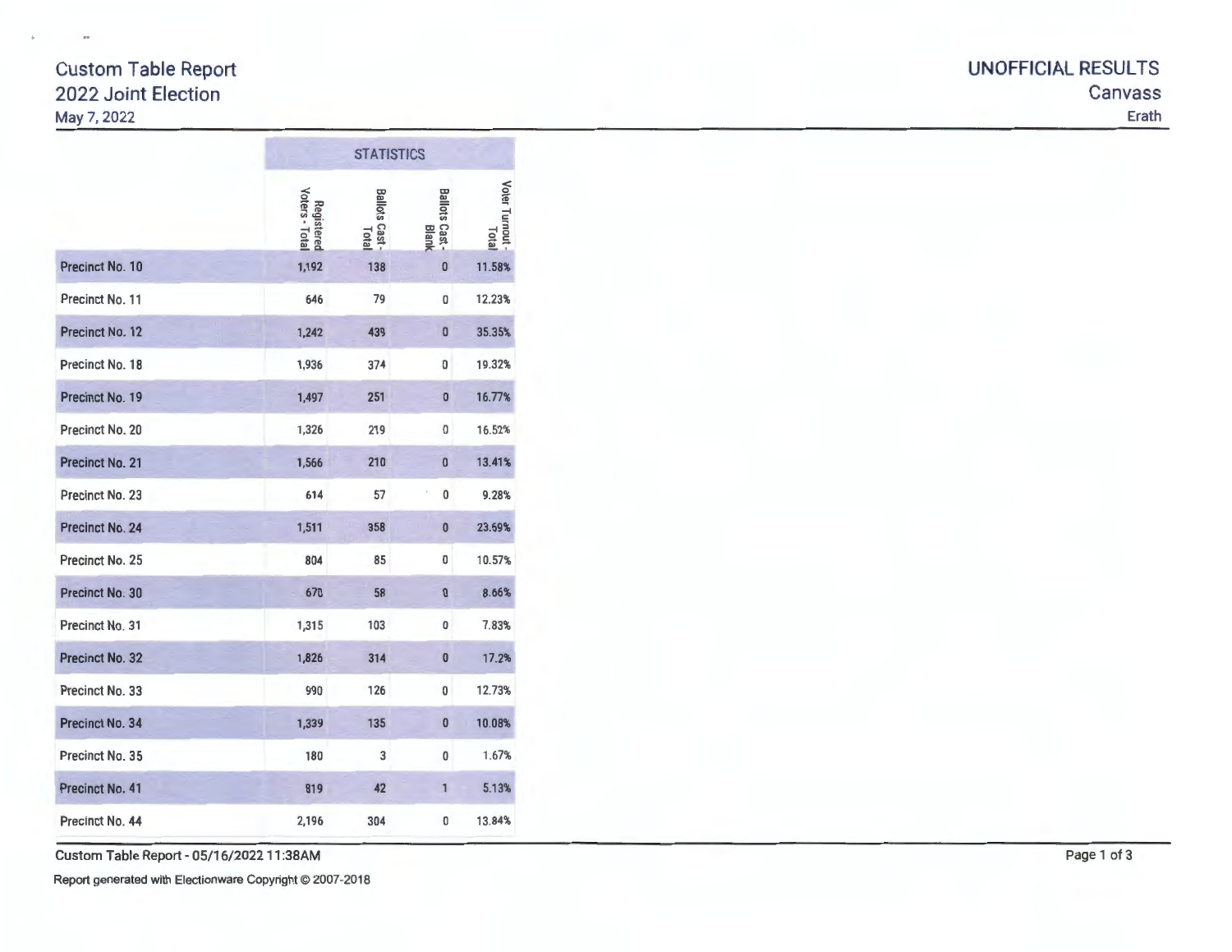# Custom Table Report 2022 Joint Election May 7, 2022

|                   | <b>STATISTICS</b>            |                              |                            |                 |  |  |  |
|-------------------|------------------------------|------------------------------|----------------------------|-----------------|--|--|--|
|                   | Registered<br>Voters - Total | <b>Ballots Cast</b><br>Total | Ballots<br>Cast -<br>Blank | Voter Turnout - |  |  |  |
| Precinct No. 45   | 1,487                        | 323                          | $\mathbf 0$                | 21.72%          |  |  |  |
| Precinct No. 46   | 830                          | 122                          | $\bf{0}$                   | 14.7%           |  |  |  |
| Precinct No. 47   | 482                          | 121                          | $\bf{0}$                   | 25.1%           |  |  |  |
| <b>Dublin ISD</b> | 0                            | 3                            | 0                          | $0\%$           |  |  |  |
| <b>Totals</b>     | 24,468                       | 3,864                        |                            |                 |  |  |  |

|                        |     | <b>STATE OF TEXAS PROPOSITION 1</b> |                         |                      |                 |                     |     |         | <b>STATE OF TEXAS PROPOSITION 2</b> |              |                         |                     |
|------------------------|-----|-------------------------------------|-------------------------|----------------------|-----------------|---------------------|-----|---------|-------------------------------------|--------------|-------------------------|---------------------|
|                        |     | <b>VOTE FOR 1</b>                   |                         |                      |                 |                     |     |         | <b>VOTE FOR 1</b>                   |              |                         |                     |
|                        | For | <b>Against</b>                      | <b>Total Votes Cast</b> | Overvotes            | Undervotes      | <b>Contest Tota</b> | 광   | Against | <b>Total Votes Cast</b>             | Overvotes    | Undervotes              | <b>Contest Tota</b> |
| Precinct No. 10        | 119 | 13                                  | 132                     | $\bf{0}$             | $6\phantom{.}6$ | 138                 | 118 | 17      | 135                                 | $\bf{0}$     | $\overline{\mathbf{3}}$ | 138                 |
| Precinct No. 11        | 62  | 14                                  | 76                      | $\pmb{0}$            | 3               | 79                  | 63  | 14      | 77                                  | $\pmb{0}$    | $\overline{\mathbf{2}}$ | 79                  |
| Precinct No. 12        | 361 | 62                                  | 423                     | $\pmb{0}$            | 16              | 439                 | 368 | 58      | 426                                 | $\pmb{0}$    | 13                      | 439                 |
| Precinct No. 18        | 337 | 35                                  | 372                     | $\pmb{0}$            | $\overline{2}$  | 374                 | 330 | 43      | 373                                 | 0            | 1                       | 374                 |
| Precinct No. 19        | 216 | 29                                  | 245                     | $\pmb{\mathfrak{g}}$ | 6               | 251                 | 215 | 30      | 245                                 | $\pmb{0}$    | $\boldsymbol{6}$        | 251                 |
| Precinct No. 20        | 192 | 22                                  | 214                     | $\pmb{0}$            | $\sqrt{5}$      | 219                 | 178 | 38      | 216                                 | 0            | 3                       | 219                 |
| <b>Precinct No. 21</b> | 189 | 18                                  | 207                     | $\pmb{0}$            | $\overline{3}$  | 210                 | 176 | 33      | 209                                 | $\mathbf{0}$ |                         | 210                 |

 $\bullet$ 

Custom Table Report - 05/16/2022 11 :38AM

Report generated with Electionware Copyright © 2007-2018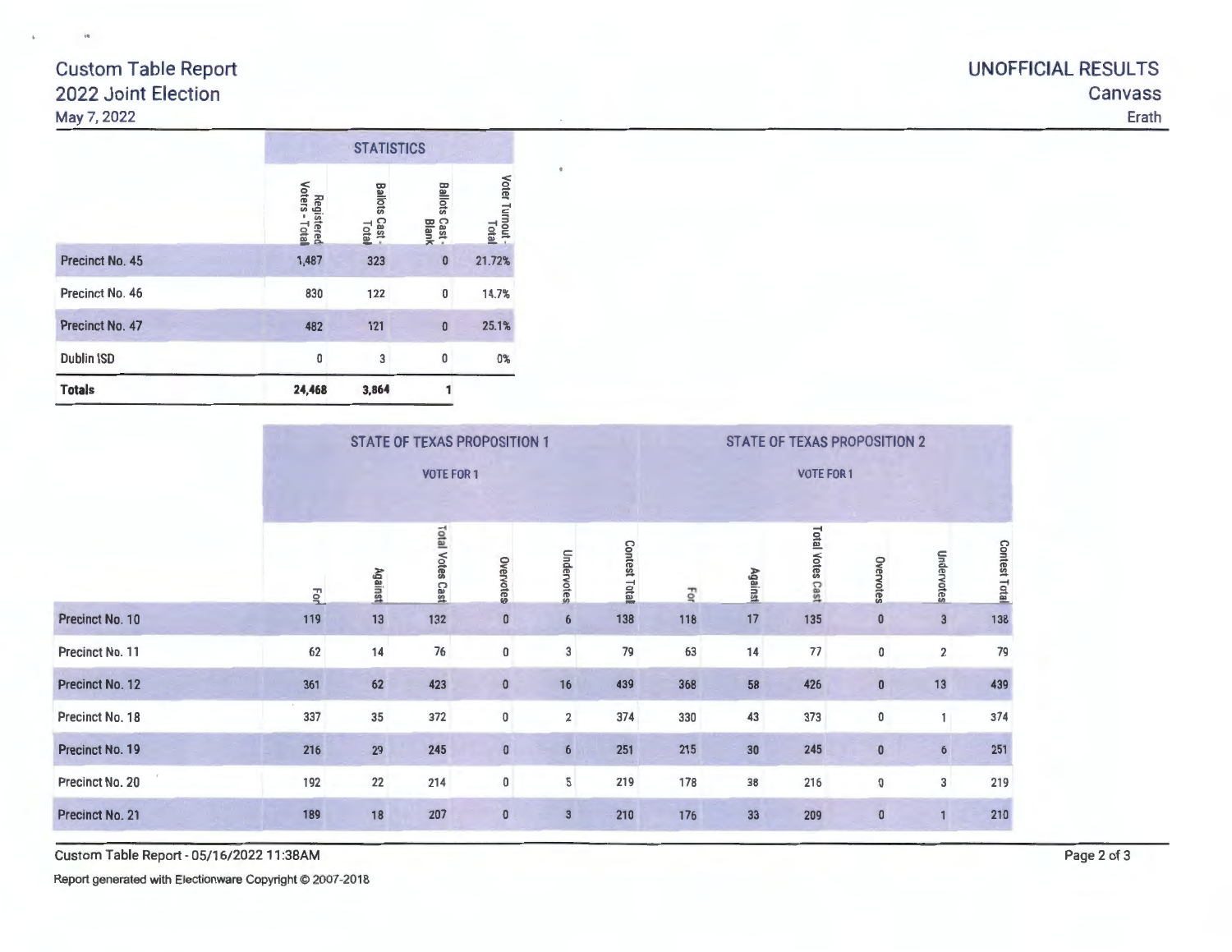# May 7, 2022 Erath

# Custom Table Report UNOFFICIAL RESULTS 2022 Joint Election Canvass

|                        | <b>STATE OF TEXAS PROPOSITION 1</b> |                          |                         |                |                         |               | <b>STATE OF TEXAS PROPOSITION 2</b> |                |                         |           |                         |                      |  |
|------------------------|-------------------------------------|--------------------------|-------------------------|----------------|-------------------------|---------------|-------------------------------------|----------------|-------------------------|-----------|-------------------------|----------------------|--|
|                        | <b>VOTE FOR 1</b>                   |                          |                         |                |                         |               | <b>VOTE FOR 1</b>                   |                |                         |           |                         |                      |  |
|                        | For                                 | Against                  | <b>Total Votes Cast</b> | Overvotes      | Undervotes              | Contest Total | For                                 | <b>Against</b> | <b>Total Votes Cast</b> | Overvotes | Undervotes              | <b>Contest Total</b> |  |
| Precinct No. 23        | 48                                  | $\overline{7}$           | 55                      | 0              | $\overline{2}$          | 57            | 49                                  | 8              | 57                      | $\pmb{0}$ | $\pmb{0}$               | 57                   |  |
| Precinct No. 24        | 315                                 | 32                       | 347                     | $\mathbf 0$    | 11                      | 358           | 309                                 | 44             | 353                     | $\pmb{0}$ | $5\overline{)}$         | 358                  |  |
| Precinct No. 25        | 77                                  | 6                        | 83                      | 0              | $\overline{\mathbf{2}}$ | 85            | 71                                  | 12             | 83                      | 0         | $\overline{\mathbf{2}}$ | 85                   |  |
| Precinct No. 30        | 54                                  | $\overline{3}$           | 57                      | $\pmb{0}$      | $\mathbf{1}$            | 58            | 55                                  | 3              | 58                      | $\pmb{0}$ | $\pmb{0}$               | 58                   |  |
| Precinct No. 31        | 91                                  | $\overline{\phantom{a}}$ | 98                      | $\pmb{0}$      | 5                       | 103           | 93                                  | 6              | 99                      | $\pmb{0}$ | 4                       | 103                  |  |
| Precinct No. 32        | 274                                 | 36                       | 310                     | $\pmb{0}$      | $\overline{\mathbf{4}}$ | 314           | 279                                 | 33             | 312                     | $\bf{0}$  | $\overline{2}$          | 314                  |  |
| Precinct No. 33        | 109                                 | 14                       | 123                     | 0              | 3                       | 126           | 111                                 | 15             | 126                     | $\pmb{0}$ | $\pmb{0}$               | 126                  |  |
| Precinct No. 34        | 130                                 | $5\phantom{.0}$          | 135                     | $\pmb{0}$      | $\bf{0}$                | 135           | 126                                 | 9              | 135                     | $\pmb{0}$ | $\bf 0$                 | 135                  |  |
| Precinct No. 35        | $\overline{3}$                      | 0                        | 3                       | 0              | $\pmb{0}$               | 3             | 0                                   | 3              | $\sqrt{3}$              | $\pmb{0}$ | 0                       | 3                    |  |
| Precinct No. 41        | 39                                  | $\overline{2}$           | 41                      | $\pmb{0}$      | $\mathbf{1}$            | 42            | 40                                  | $\mathbf 1$    | 41                      | $\bf{0}$  | $\mathbf{1}$            | 42                   |  |
| Precinct No. 44        | 278                                 | 21                       | 299                     | 0              | 5                       | 304           | 280                                 | 21             | 301                     | 0         | 3                       | 304                  |  |
| <b>Precinct No. 45</b> | 271                                 | 38                       | 309                     | $\bf{0}$       | 14                      | 323           | 273                                 | 42             | 315                     | $\pmb{0}$ | $\pmb{8}$               | 323                  |  |
| Precinct No. 46        | 98                                  | 22                       | 120                     | $\pmb{0}$      | $\overline{\mathbf{2}}$ | 122           | 101                                 | 19             | 120                     | 0         | $\overline{2}$          | 122                  |  |
| Precinct No. 47        | 100                                 | 19                       | 119                     | $\overline{0}$ | $\overline{2}$          | 121           | 103                                 | 16             | 119                     | $\pmb{0}$ | $\overline{2}$          | 121                  |  |
| <b>Dublin ISD</b>      | $\pmb{0}$                           | $\pmb{0}$                | $\pmb{0}$               | 0              | $\pmb{0}$               | 0             | $\pmb{0}$                           | 0              | $\pmb{0}$               | 0         | $\pmb{0}$               | 0                    |  |
| <b>Totals</b>          | 3,363                               | 405                      | 3,768                   | 0              | 93                      | 3,861         | 3,338                               | 465            | 3,803                   | 0         | 58                      | 3,861                |  |

Custom Table Report - 05/16/202211 :38AM Page 3 of 3

Report generated with Electionware Copyright © 2007-2018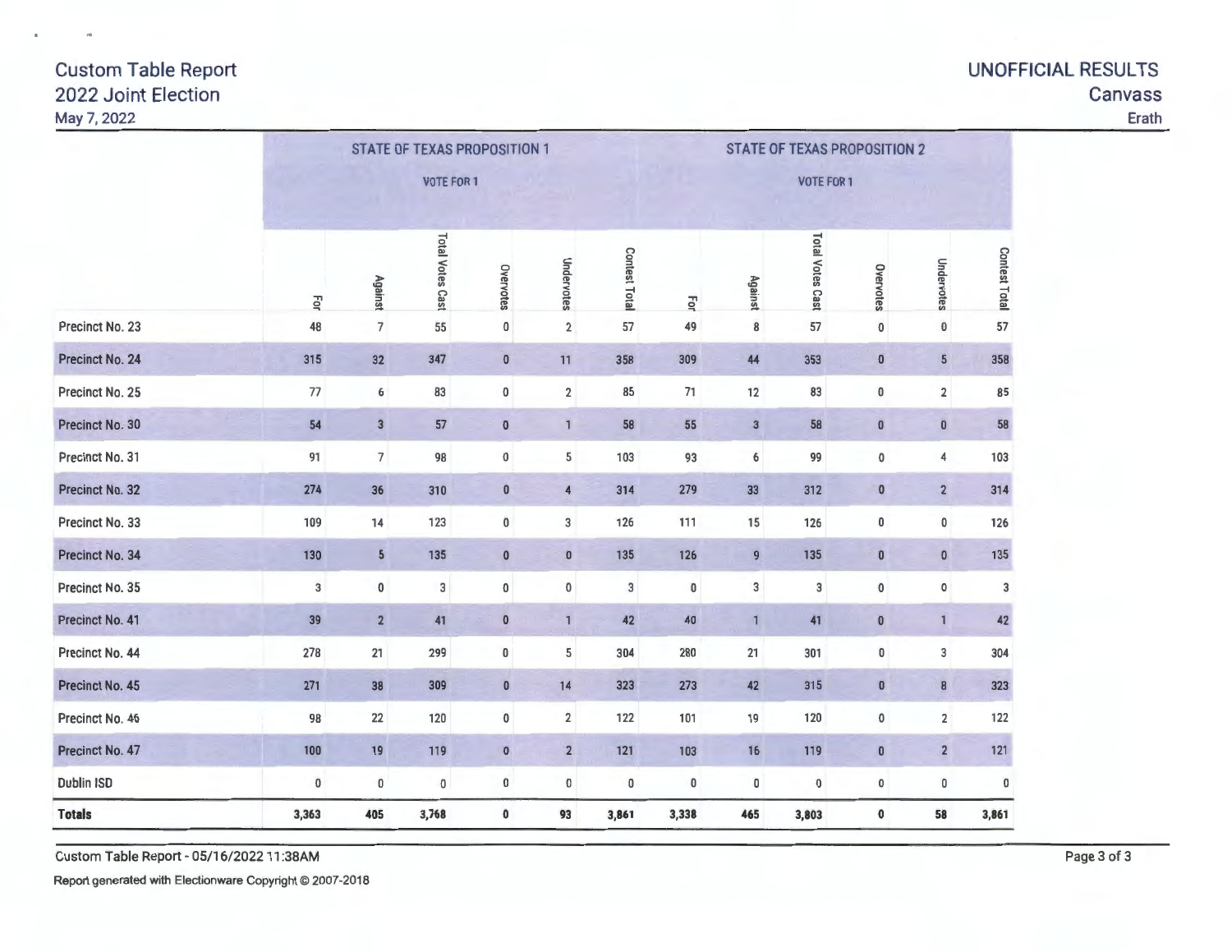### Texas Secretary of State

### Canvass Report

### 2022 MAY 7TH CONSTITUTIONAL AMENDMENT

### May 07, **2022**

ERATH

Total # of Voters Voted: 3864

Provisional Votes Cast: 2

Votes

PROPOSITION NUMBER 1 (SJR 2) THE CONSTITUTIONAL AMENDMENT AUTHORIZING THE LEGISLATURE TO PROVIDE FOR THE REDUCTION OF THE AMOUNT OF A LIMITATION ON THE TOTAL AMOUNT OF AD VALOREM TAXES THAT MAY BE IMPOSED FOR GENERAL ELEMENTARY AND SECONDARY PUBLIC SCHOOL PURPOSES ON THE

RESIDENCE HOMESTEAD OF A PERSON WHO IS ELDERLY OR DISABLED TO REFLECT ANY STATUTORY REDUCTION FROM THE PRECEDING TAX YEAR IN THE MAXIMUM COMPRESSED RATE OF THE MAINTENANCE AND OPERATIONS TAXES IMPOSED FOR THOSE PURPOSES ON THE HOMESTEAD.

For Against 3363 405

I, SHARLENE TALAMANTAS, ERATH County County Clerk+Enr (Deputy) do hereby certify the returns as shown on the official canvass

Gradure La

 $k$  120  $26$ Date